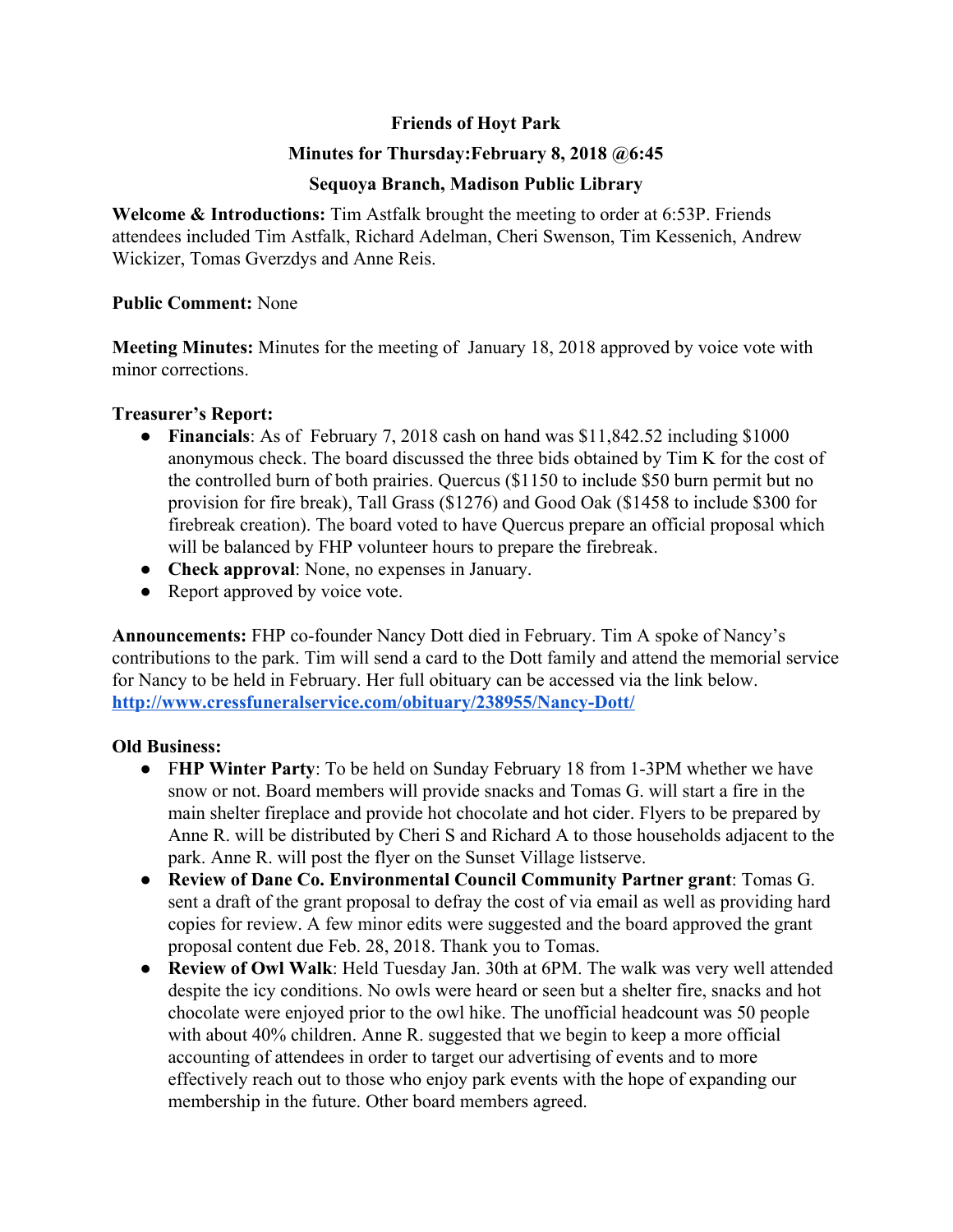- **Review of meeting with City Park staff**: Tim A, Tim K and Richard A met with city park staff Conservation Resources supervisor Paul Q. and westside parks supervisor Laura B. on Jan. 29th. Discussion included FHP summer ranger plans, the city was non-committal regarding the concept of FHP directing workdays in order to share work projects with city staff, trail maintenance supplies were approved, the city will 'look into' doing something about the large step down from the Overlook stairs to the path although no concrete timeline was discussed, the city will provide staff to clear any trees that fall on park paths but FHP will need to provide work hours by a member with chainsaw certification in order to clear any other trees that we feel need to be taken care of. The city would like FHP to conduct a jumping worm survey. Cheri S suggested that this survey should be conducted by an individual (ranger Erick) so that jumping worms were not spread to other areas by volunteers.
- Cheri S wanted to get on record another suggestion for **future annual meeting speakers**. Anna Andrzejewski, chair of the UW Art History department spoke at another venue about the history of the cultural landscape of parks and greenspace in Madison. Anna was interested in giving a similar talk to the FHP at a future meeting. The talk can be tailored to our needs but focused on the creation or preservation of parks and public green space as the city was built and mentioned the Park and Pleasure drive.

## **New Business:**

- **Annual meeting prep**: April 19th, 6:45-8:30P, Bethany Church meeting hall
	- Nominating committee will not be needed as Board Members Andrew W, Tim K and Tim A have all agreed to run again. No current board members have served the maximum two 2y terms. We will try to contact all other board members who are in the middle of their 2y term to see if any of them would like to step down. Those individuals would be replaced by appointment and not election.
	- Tim K will prepare a draft 2018 budget for review and finalization at the March board meeting.
	- Andrew W will provide 2017 Annual Meeting minutes for review. Cheri S will take 2018 meeting minutes.
	- Board members will provide snacks and beverages for 15-25 people.
	- Meeting speaker will be Jennifer Redell, Conservation Biologist with the DNR who will speak for 45-60 minutes about Wisconsin native bat species. She will be bringing some live rehab bats with her.
- **Schedule and Activities for 2018 FHP workdays:** The board discussed dates and projects for the 2018 workdays to be presented in final version for posting on the FHP website and to include March firebreak for burn and general cleanup, April garlic mustard pull (in association with Earth Day events), May and June planting to include milkweed plants. Other work project suggestions included trail and fireplace maintenance and prairie seed broadcasting and fall collection.
- **Update on summer ranger**: Erick Fruehling will return as summer ranger starting in April. He will be taking a 4w vacation in May/June but will be at the park for one month prior to vacation.